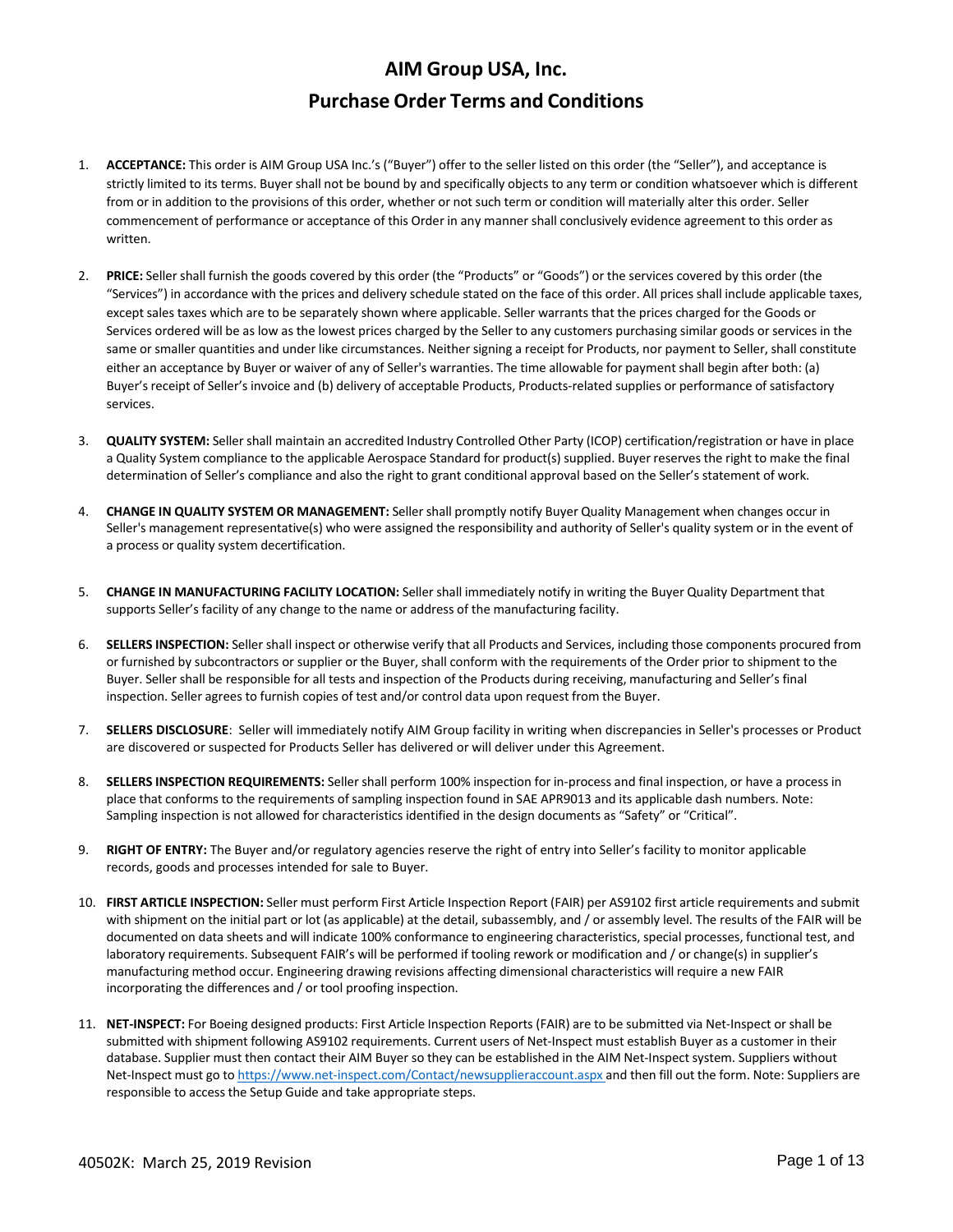## **Purchase Order Terms and Conditions**

- 12. **DIGITAL PRODUCT DEFINITION/MODEL BASED DEFINITION (DPD/MBD):** When customer authority or derivative datasets are used for product manufacturing and/or acceptance, the Seller shall have processes in place to maintain configuration management as well as the security and integrity of the DPD/MBD throughout all manufacturing and inspection activities. Customer and regulatory agencies have the right to survey and/or review the DPD/MBD quality assurance and configuration management systems of the Seller and subtier suppliers. Examples or review may include but are not limited to DPD/BMD maintenance, change incorporation, use and security for manufacturing and/or inspection as applicable. (Seller shall comply with the obligations of the supplier in Boeing document D6-51991, as such document may be amended by Boeing from time to time, which obligations are hereby made a part of this Purchase Order.)
- 13. **DELEGATION OF PRODUCT VERIFICATION:** Seller must receive written approval from AIM Group Quality Management prior to delegating part verification responsibility. When Seller delegates product verification, Seller shall conform to the requirements of AS9117, "Delegated Product Release Verification. Buyer reserves the right to conduct surveillance at Seller's facility to determine that Seller's quality system conforms to the requirements of AS9117. AS9117 establishes minimum requirements for Seller's delegation of product verification. When delegating product verification, Seller is not relieved of its obligations under this order.
- 14. **REFUSAL OF ACCEPTANCE/REJECTION/REVOCATION:** If the Goods are defective or otherwise not in conformity with the requirements of this order, Buyer may also reject, refuse acceptance or revoke acceptance of any or all of the Products which are not strictly in conformance with all of the requirements of this Purchase Order and shall notify Seller of such rejection in a timely manner. At Buyer's election and at Seller's risk and expense, all such Products may be returned to Seller for immediate (at Buyer's election) refund, repair, replacement or other correction and redelivery to Buyer. Buyer may **(a)** hold or retain such Products, without permitting any repair, replacement or other correction by Seller; **(b)** hold or retain such Products for repair by Seller as Buyer may require; **(c)** hold such Products until Seller has delivered conforming replacements for such Products; **(d)** hold such Products until conforming replacements are obtained from a third party; **(e)** return such Products with instruction to Seller as to whether the Products shall be repaired or replaced and as to the manner of redelivery; or **(f)** terminate this order for cause as provided in Section 35(b) hereof. All repair, replacement and other correction and redelivery shall be completed within such time as Buyer may require. All costs and expenses(to include Freight) and loss of value incurred as a result of or in connection with nonconformance and repair, replacement or other correction may be recovered from Seller by equitable price reduction, set‐off or credit against any amounts which may be owed to Seller under this Purchase Order or otherwise. Rights granted to Buyer under this Section 12 are in addition to any other rights or remedies provided elsewhere in this order or in law.
- 15. **REQUESTS FOR MRB DISPOSITIONS:** Seller is not authorized to disposition nonconforming products. Requests for Buyer MRB dispositions (Use as is, Repair) shall be submitted to the Buyer Quality Department.
- 16. **VERIFICATION OF CORRECTIVE ACTION:** When Buyer notifies Seller of a detected nonconformance, Seller shall immediately take action to eliminate the nonconformance on all Products in Seller's control. Seller shall also maintain on file verification that root cause corrective action has occurred and has resolved the subject condition.
- 17. **NOTICE OF ESCAPEMENT:** The Seller shall provide written notification to Buyer within one business day after a nonconformance is determined, or suspected, to exist on Product already delivered to Buyer under any Buyer Purchase Order, with the following information provided to Buyer: **(a)** Affected process or part number and name; **(b)** Description of the problem (i.e., what it is and what it should be); **(c)** Quantity and dates delivered; and **(d)** Suspect/affected serial number(s) or date codes, when applicable. If the nonconformity has been identified by Buyer and communicated to the Seller using a nonconformance record, or other equivalent means, requesting a corrective action response, the Seller shall notify the Buyer if additional product has been found to be so affected.

### **18. RIGHTS OF AIM GROUP USA CUSTOMERS AND REGULATORS TO PERFORM INSPECTIONS, SURVEILLANCE AND TESTING:**

AIM Group USA Inc. rights to perform inspections, surveillance and tests and to review procedures, practices, processes and related documents related to quality assurance, quality control, flight safety, and configuration control shall extend to the Customers of AIM Group that are departments, agencies or instrumentalities of the United States Government and to the FAA and any successor agency or instrumentality of the United States Government. AIM Group USA may also, at AIM Group option, by prior written notice from AIM Group Procurement Representative, extend such rights to other Customers of AIM Group and to agencies or instrumentalities of other government's equivalent in purpose to the FAA. Sellershall cooperate with any such United States Government or AIM Group directed inspection, surveillance, test or review without additional charge to the AIM Group. Nothing in this Agreement shall be interpreted to limit United States Government access to Seller's facilities pursuant to law or regulation.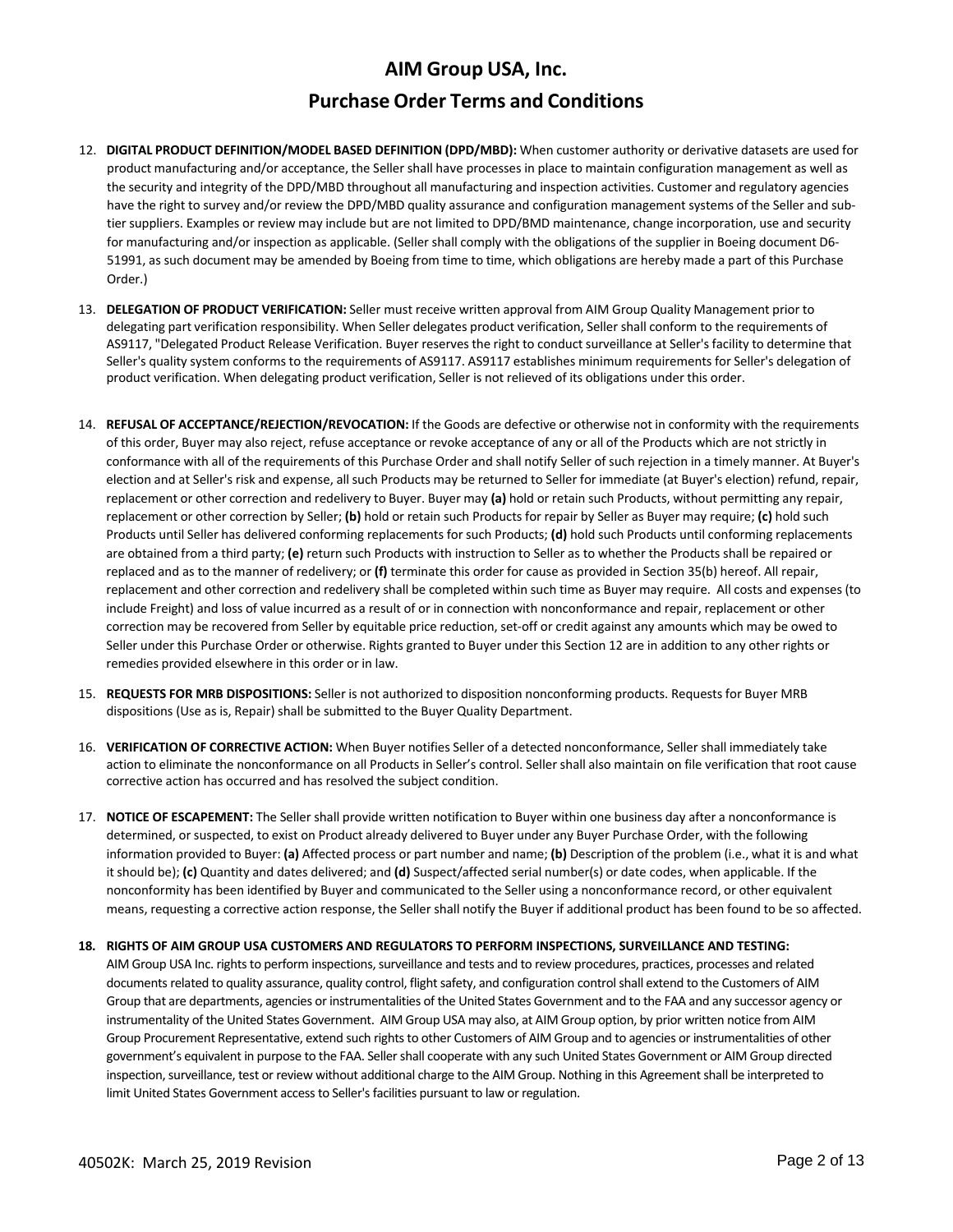## **Purchase Order Terms and Conditions**

Where Seller is located in or subcontracts with a supplier or subcontractor located in a country which does not have a bilateral airworthiness agreement with the United States, Seller will obtain and maintain on file and require its affected supplier(s) or subcontractor(s) to obtain and maintain on file, subject to review by the AIM Group or copies provided to the AIM Group upon request, a letter from the applicable government where the Product or subcontracted element is to be manufactured stating that the AIM Group and the FAA will be granted access to perform inspections, surveillance and tests and to review procedures, practices, processes and related documents related to quality assurance, quality control, flight safety, and configuration control.

- 19. **GOVERNMENT SURVEILLANCE:** During performance on this order, Seller's quality program or inspection system and manufacturing processes may be subject to review, verification, and analysis by authorized Government Representatives. Government inspection or release of Product is required only if Buyer notifies Seller. A copy of the Buyer's Purchase Order will be furnished to the Government representative, upon request.
- 20. REGULATORY APPROVALS: For aircraft regulated by the FAA or non-U.S. equivalent agency, regulatory approval may be required for Seller to make direct sales (does not include "direct ship" sale through AIM Group) of modification or replacement parts to owners/operators of type- certificated aircraft. Unless explicit direction is given to the contrary, no articles (or constituent parts thereof) ordered by AIM Group shall contain any FAA-PMA markings and shall not be certified under an FAA PMA approval. Regulatory approval, such as Parts Manufacturer Approval (PMA), is granted by the FAA or appropriate non‐U.S. equivalent regulatory agency. Seller agrees not to engage in any such direct sales of Products or Services under this Agreement without regulatory approval. Any breach of this provision will be deemed a material breach of this Agreement. For Seller proprietary parts, Seller agreesto notify AIM Group of application for PMA or other applicable regulatory approval and subsequent approval or denial of same. Upon receipt of proof of PMA or other applicable regulatory approval, AIM Group may list Seller in the illustrated parts catalog as seller of that part.

21.**QUALITY ASSURANCE RECORDS:** Seller will retain manufacturing planning, all certifications, and test reports required to assure that commodity conforms to the contractual and technical requirements for the Purchase Order for a minimum of the calendar year plus ten (10) years from the date of shipment under each applicable order for all product/part numbers. At the expiration of such period set forth above and prior to any disposal of records, seller will notify Buyer of records to be disposed of and Buyer reserves the right to request delivery of such records. In the event Buyer chooses to exercise this right, Seller shall promptly deliver such records to Buyer at no additional costs on media agreed to by both parties. Buyer requires that the provisions/requirements set forth above be included in Sellers direct supply contracts related to the Products/Part Numbers, and Seller will require that the provisions/requirements set forth above be included in any supply contracts entered into by its suppliers related to the Products.

- 22. **APPROVED PROCESS REQUIREMENTS:** A legible and reproducible copy of special process certifications (i.e. testing, heat treat, non‐ destructive testing, etc.) will accompany each shipment of material, parts, or assemblies. Special processes will be performed by customer (process specification owner) approved sources.
- 23. **SUBCONTRACTS:** Seller shall obtain Buyer's prior written consent before subcontracting any portion of its obligations under this order, with the exception of special processing used in completing the production of contracted part, assembly or component. Only design authority approved sources may be used.
- 24. **WORK TRANSFER:** (As defined in AS9100D, 8.1…Note: For the control of work transfer from the organization to an external provider, or from an external provider to another external provider) Subject to Section 21 above:

Non‐US Country: Seller shall not relocate or subcontract to a non‐US country (e.g. US to Non‐US, Non‐US to Non‐US) any contracted part, assembly or component(s) thereof without prior written consent of Buyer.

US Country: Seller shall not relocate or subcontract to a US country (e.g. US to US, Non‐US to US) any contracted part, assembly or component(s) thereof, that includes Category 1 and/or 2 parts as listed and/or acknowledgement from the Buyer.

Note: See the FAA's website, www.faa.gov, for Category Parts List.

Notifications shall be prior to the manufacturing start date of the first part associated with the work transfer.

25. **COUNTERFEIT PARTS:** Sellershall not deliver Counterfeit Parts or Work to Buyer under this purchase order. The requirements of SAE AS5553 and SAE AS6174 shall be in force as applicable.

As used in this purchase order, Counterfeit Parts or Work shall be defined as parts or work that, at any level to the lowest level of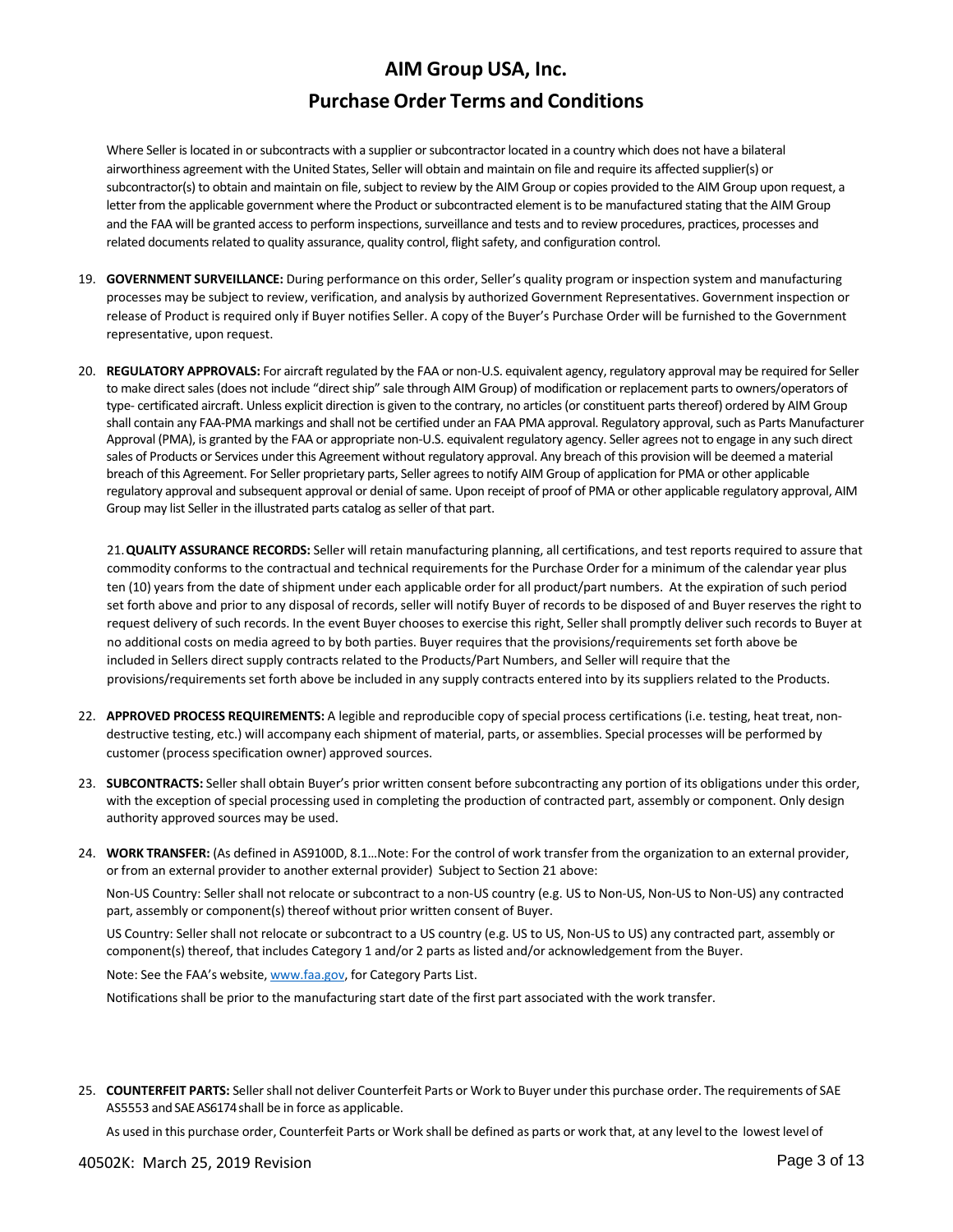## **Purchase Order Terms and Conditions**

assembly or manufacture have not been designed and/or produced under an approved systemof manufacture and/orthat do not conform to prescribed manufacturing and quality standards. Thisterm shall also include otherwise appropriately approved parts or work that have reached their design-limit lifetime, have been altered in a fashion not approved, or have been repaired, salvaged or harvested without proper disclosure of such nature. In the event that parts or work delivered under this purchase order constitute or include Counterfeit Parts or Work Sellershall, at itssole expense promptly replace such Counterfeit Parts or Work with parts or work conforming to the requirements of this purchase order. Notwithstanding any other provisionsin this orderor other agreements, Seller shall be liable for all costs related to removal and replacement of Counterfeit Parts and Work including without limitation Buyer costs of identifying, removing, exchanging, and replacing (together with any re-testing or calibrating necessitated by replacing) such Counterfeit Parts or Work. The remedies contained herein are in addition to any otherremediesthat Buyer may have at law or equity.

- 26. **MATERIALS:** If Buyer furnishes any material (such as extrusions, fasteners, bearings, bushings, etc.) for fabrication hereunder Seller agrees **(a)** not to substitute any other material in such fabrication without Buyers written consent; **(b)** title to such materials shall not be affected by incorporation in or attachment to any other property; and **(c)** all such material (except that which becomes normal industrial waste or is replaced at the sellers expense) will be returned in the form of products or unused material to Buyer. In addition, Seller shall inspect any Buyer furnished material and shall have the right to reject any nonconforming material, but in the event of losses or attrition thereafter, Seller shall be responsible for replacing such material at Seller's expense. Inaccuracies, out of tolerance conditions or inadequacies in quantity of materials accepted by the Seller shall not excuse performance in strict accordance with the applicable specifications and/or drawings. Parts or assemblies manufactured from Buyer furnished materials will be accompanied by a reproducible copy of a certification stating that parts and/or assemblies were produced from Buyer furnished material. Certification will be identified with the part number and Seller's lot number, material manufacturer's name and material certification number if drop shipped from material manufacturer to Seller, or Buyer Packing Slip number if shipped from Buyer.
- 27. **CHANGES TO MATERIALS AND/OR PROCESSES:** Seller agrees not to make any change in materials, processes or design details of parts supplied after qualification or approval without prior written approval from Buyer. This shall include changes in materials, process or design details by subcontractors. In addition to these changes, changes which would affect the part or any component thereof with regard to **(a)** part number identification, **(b)** physical or functional interchangeability, and **(c)** repair and overhaul procedures and processes and material changes which affect these procedures without prior written approval of Buyer is prohibited. If such approval is granted, all part numbers and the originals of all drawings or data shall be revised and provided to Buyer accordingly. Seller will ensure subcontracts include the above requirements for supplier part numbered items, whether such equipment is supplied to Seller as an end item or as a component part of an end item.
- 28. **CONFLICT MINERALS:** Seller agrees to respond in a timely manner, and to the best of its knowledge and belief following a reasonable country of origin due diligence inquiry. This requirement is in accordance with the framework in the OECD Due Diligence Guidance for Responsible Supply Chains of Minerals from Conflict-Affected and High-Risk Areas. Seller agrees to support any request by, or on behalf of, Buyer, for information on the origin, source and chain of custody information of 3TG (defined as: tin, tantalum, tungsten, and gold) minerals necessary to the functionality or production of a product manufactured by the seller, or supplied by the seller, to the Buyer. Further, Seller agrees to provide Buyer timely notice when Seller becomes aware that any 3TG in a product or component it supplies to Buyer finances or benefits armed groups in the Democratic Republic of Congo or an adjoining country. In addition, you understand and acknowledge that any information you provide in this regard may be used by Buyer to comply with its reporting obligations under the Rule 13p‐1 of the Securities and Exchange Act of 1934, as amended and the Dodd‐Frank Wall Street Reform and Consumer Protection Act, including filing a Form SD and Conflict Minerals Report with the U.S. Securities and Exchange Commission.
- 29. **HAZARDOUS MATERIAL:** Where applicable, Seller shall provide all materials required by this purchase order in compliance with applicable OSHA requirements as specified in 29 CFR 1910.1200 including providing complete and accurate material safety data sheets (MSDS's). Additionally, MSDS's shall identity chemicals by their chemical abstract system (CAS) numbers.
- 30. **SHELF LIFE AND TEMPERATURE SENSITIVE MATERIALS:** The Seller will identify all materials and articles, which have definite characteristics of quality degradation with age or environment. Seller will affix this information directly on the material container or article. This identification will indicate the date useful life was initiated and the date or cycle at which the useful life will be expended. When environment is a factor in determining useful life, the identification will include the storage conditions (i.e. temperature, humidity, etc.) required to achieve the stated life. Unless otherwise directed by the Purchase Order, a minimum of 75% of the applicable material / article shelf life will remain upon receipt by the Buyer or the material is subject to rejection and return to Seller.
- 31. **TRACEABILITY/LOT AND BATCH CONTROL:** Seller will maintain lot and batch control of raw materials and detail parts to purchased items through the use of lot, batch, serial number, or date of manufacture, as applicable for all items in the shipment.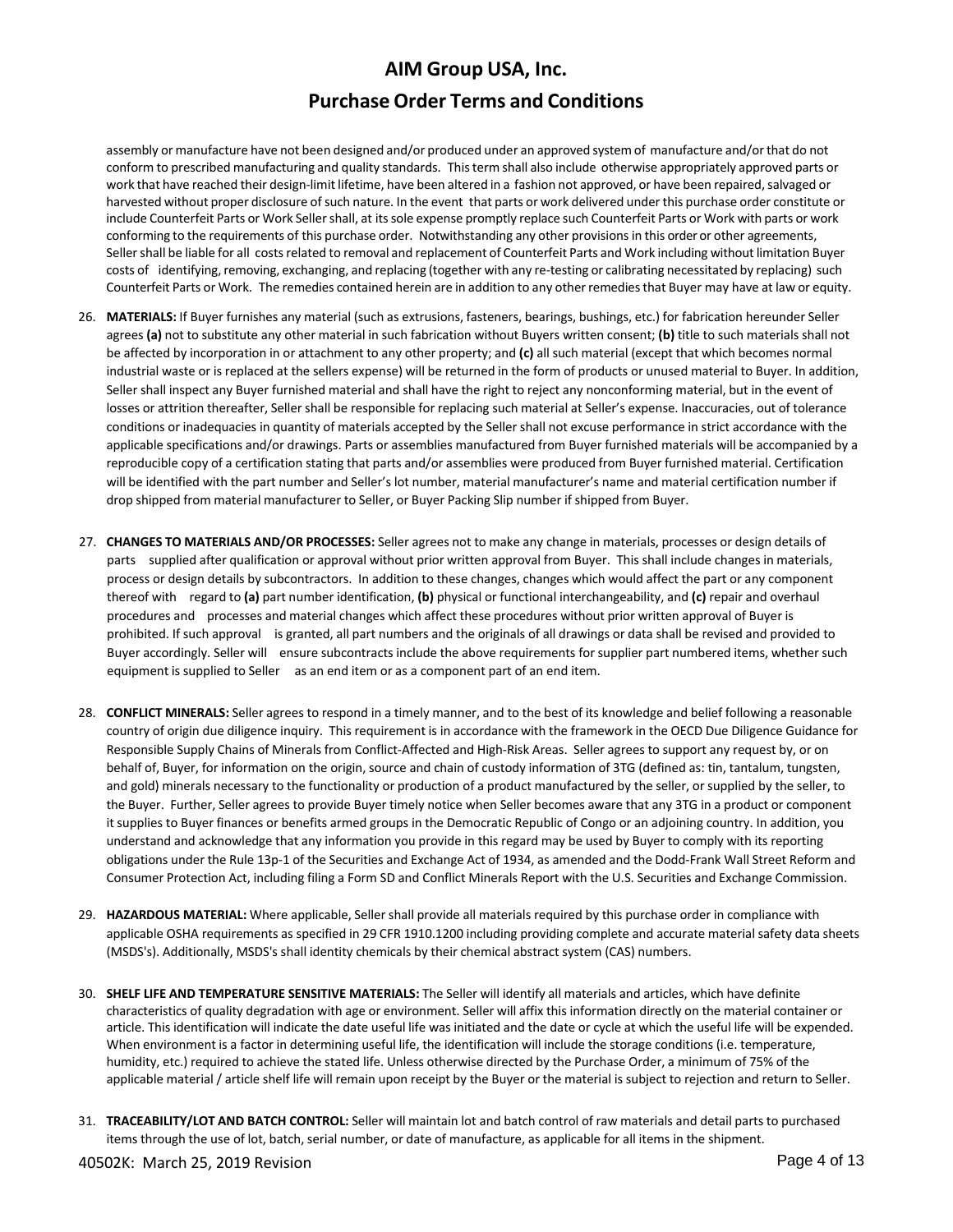- 32. **MATERIAL TEST REPORTS:** A legible and reproducible copy of material test reports will accompany each shipment. Test reports will be identified with specification number and heat and/or cure lot number. Chemical and physical test reports will include actual numerical values for each property tested in accordance with the applicable specification. When more than one specimen is required, test results of each is required on the report. Specification and revision will be shown on each test report furnished.
- 33. **FOREIGN OBJECT DAMAGE (FOD) CONTROL:** Buyer shall maintain a FOD control program aligned to National Aerospace Standard NAS‐412, Foreign Object Damage/Foreign Object Debris (FOD) prevention.
- 34. **TOOLS:** If Buyer furnishes Seller equipment (such as special dies, molds, jigs, tools, test equipment, masks, etc.) or pays for such equipment, title thereto shall remain or vest in Buyer, and Seller shall identify, maintain and preserve such equipment and shall dispose of it in accordance with Buyer's direction. Unless otherwise authorized in writing by Buyer, Seller shall use such equipment solely in the performance of purchase orders for Buyer. Seller shall be responsible for any loss, damage, or destruction to such equipment, but Seller shall not include any insurance cost therefore or cost to store in the prices charged under this order. Buyer also reserves the right to request and receive list of buyers' owned tools in supplier's possession and to audit said list against actual tools at supplier's facility. Buyer reserves the right, at its sole discretion, to remove any Buyer owned tooling, if Buyer feels work is in jeopardy.
- 35. **IDENTIFICATION:** Parts, assemblies and components will be identified per the engineering drawing and applicable specification. When identification is not specified on the engineering drawing, the product will be identified with the part number specified on the Purchase Order. When items are too small to be easily identified, parts may be bagged or tagged, with the proper identification indicated on the bag or tag. Raw material procured to Federal, Military, Aerospace or other specifications will be marked per the identification specification, which is referenced in the controlling specification.
- 36. **PACKING AND SHIPPING:** Seller shall prepare and pack the Products to prevent damage and deterioration in accordance with good commercial practices to obtain lowest shipping rates and in accordance with all applicable federal, state and local packaging and transportation laws and regulations. Charges for preparation, packing, etc. are included in the price, unless separately specified in the Purchase Order. Packing slips must accompany all shipments. The following data should appear on all packing sheets: (a) Seller's name and address; (b) AIM purchase order (PO) number; (c) part number shown on the PO; (d) unit nomenclature; (e) quantity shipped; (f) unit of measure on PO; (g) packing sheet number; (h) rejection tag number, if applicable; (i) sold to, and/or ship to, as applicable; and (j) debit memo number, if applicable.
- 37. **SHIPMENT/DELIVERY:** Time is of the essence in this order. Shipments or deliveries, as specified in this Purchase Order,shall be strictly in accordance with: the specified quantities, without shortage or overage in excess of agreed tolerance; the specified schedules, neither ahead nor behind schedule; and the other requirements of this Purchase Order. Seller shall promptly notify Buyer in writing of any anticipated or actual delay, the reasons therefore, and the actions being taken by Seller to overcome or minimize the delay. If requested by Buyer, Seller shall, at Seller's expense, ship via air or other fast transportation to minimize the delay to the maximum extent possible.
- 38. **CERTIFICATE OF CONFORMANCE:** The Seller shall include with each shipment, one legible copy of a certificate statement which confirms to the Seller's compliance with all requirements of the purchase order. The certificate of conformance shall be signed by a responsible quality representative of the Seller. The required statement shall constitute certification by the Seller that the articles are in full compliance with all purchase order requirements and that the Seller holds available for review documented evidence of such compliance. At a minimum, the Certificate of Conformance shall contain the following information: **(a)** the Buyer purchase order number; **(b)** Part number, part description; **(c)** Seller's shipping document number; **(d)** Quantity of articles; **(e)** Serial number or lot number of articles when applicable; **(f)** The certificate of conformance statement.
- 39. **Certificate of Conformance for Boeing Designed Parts / or Materials:** Unless explicit contractual direction is given to the contrary, no articles that are based on Boeing design, parts and/or materials (or constituent parts thereof) ordered by Buyer shall contain any Federal Aviation Administration‐ Parts Manufacturer Approval (FAA‐PMA) markings and the accompanying paperwork (e.g., packages, shippers, etc.) shall not contain any FAA‐PMA markings.

THE SELLER WILL PLACE THE FOLLOWING STATEMENT ON THE SHIPPING DOCUMENTATION OF ALL SHIPMENTS TO BUYER: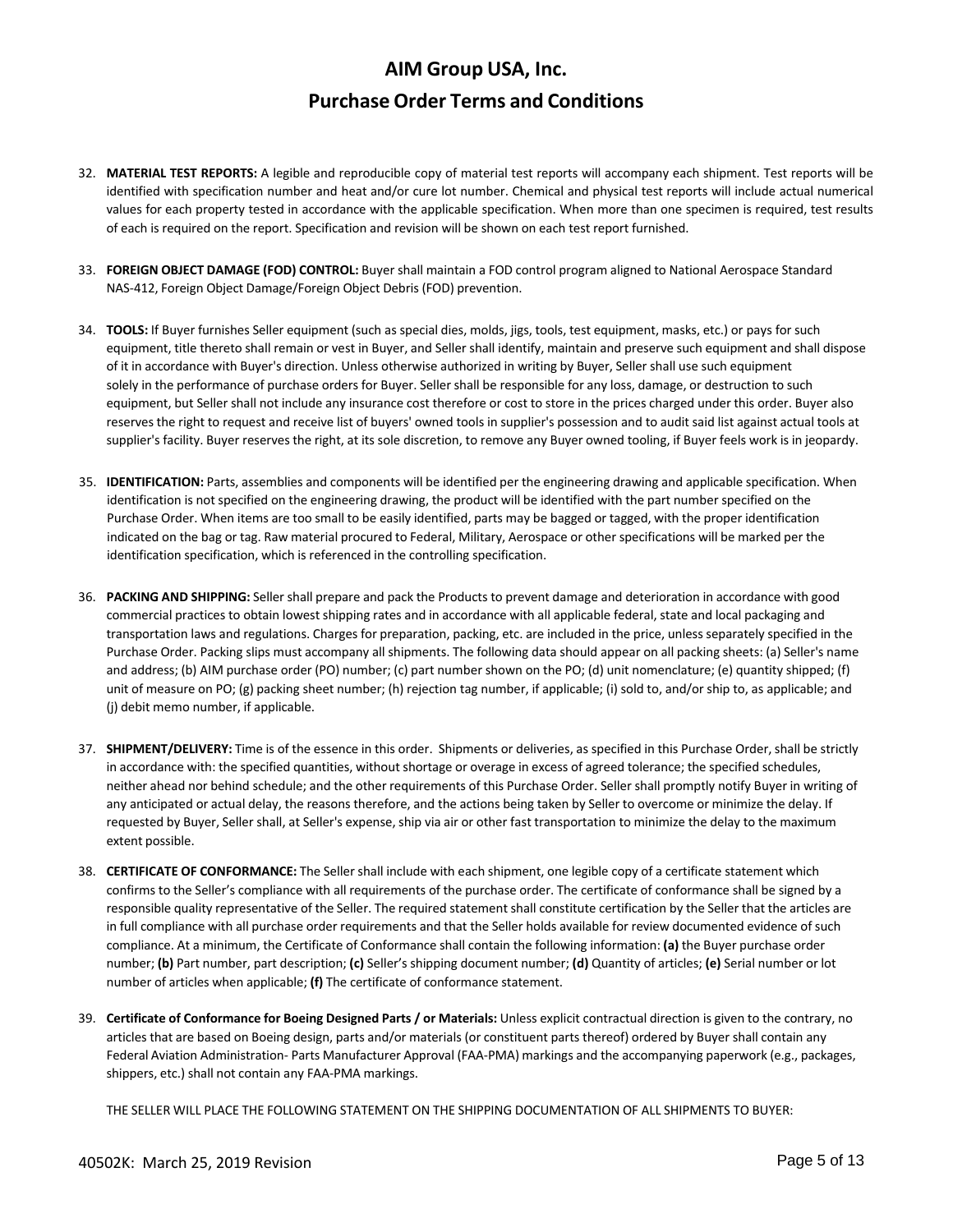## **Purchase Order Terms and Conditions**

"Seller hereby acknowledges that the parts and/or materials being shipped under this order are intended for use under Boeing's Federal Aviation Administration (FAA) issued Production Certificate 700 and no articles (or constituent parts thereof) or the accompanying paperwork (e.g., packages, shippers, etc.) contain any Federal Aviation Administration‐ Parts Manufacturer Approval (FAA-PMA) markings."

THE PREFERRED LOCATION FOR THE STATEMENT IS ON THE SHIPPING DOCUMENT, NEXT TO, OR FOLLOWING, THE CERTIFICATE OF CONFORMANCE (C of C). THE STATEMENT MAY BE PRINTED, STAMPED OR ATTACHED AS A LABEL OR STICKER TO THE SHIPPING DOCUMENTATION. IT IS ALLOWABLE TO REPLACE "Seller" WITH THE COMPANY NAME OR "WE".

Buyer requires that the provisions/requirements set forth above, as determined by the Seller to be applicable, be included in Seller's direct supply contracts as well as the obligation that they be flowed to the sub-tier supply chain. For purposes of this note, Supply Chain shall mean Seller's complete network of material, equipment, information, and services integrated into products and services. It focuses on direct and all lower‐tier suppliers.

- 40. **F.O.B. TITLE AND RISK OF LOSS:** Unless otherwise specified on the face of this order, Seller's delivery of the products to Buyer shall occur F.O.B. (INCOTERMS 2010) Buyer's location designated on the Purchase Order.
- 41. **EXPORT/IMPORT CONTROL**: If Seller is a U.S. company that engages in the business of either manufacturing or exporting defense articles or finishing defense services, the Seller hereby certifies that it has registered with the US Department of State Directorate of Defense Trade Controls and understands its obligations to comply with International Traffic in Arms Regulations (ITAR) and the Export Administration Regulations (EAR).

### **40. IMPORT OF BOEING PARTS:**

THIS ORDER IS SUBJECT TO FORM X32411, COMMERCIAL INVOICE REQUIREMENTS FOR IMPORT INTO THE UNITED STATES. A COPY OF THIS FORM CAN BE OBTAINED AT THE FOLLOWING URL ADDRESS (WHEN ENTERING THE URL PLEASE DO SO IN LOWER CASE LETTERS ONLY):

http://www.boeingsuppliers.com/X32411English.pdf

The URL above provides a detailed description of the 31 unique Commercial Invoice data elements that must be included on every Commercial Invoice.

In addition, Seller shall comply with the following provisions relating to Country of Origin marking, notwithstanding any language to the contrary in this order:

Requirement: Every article of foreign origin imported into the United States shall be marked with the country of origin in accordance with U.S. Customs regulations 19 CFR 134. Since all Boeing imported parts are subject to delivery to the ultimate consumer, in accordance with 19 CFR 134, Boeing requires marking of all foreign origin imported parts. Very limited exceptions are allowed in accordance with Customs regulations (see below). For any other exceptions, non‐US suppliers must submit exception requests to the appropriate Boeing procurement agent prior to shipment, who will then forward to Global Trade Controls (GTC) Import for approval. Rubber stamp and other surface marking methods, including inks, paints, and coatings, shall be used in accordance with this specification. Intrusive methods are not authorized. Location and part mark method shall be consistent with drawing part mark requirements, if applicable. The marking shall consist of the following, as applicable:

a. Country of Origin ‐ The English language name of the country in which the imported article was manufactured.

b. The marking must be conspicuous, legible, and permanent.

c. The wording need only consist of the English language name of the country of origin such as FRANCE, CHINA, or JAPAN, unless there is also wording on the container, unit, etc. that makes reference to United States, U.S.A., and/or America. If such references are present, the country of origin marking must be a phrase such as "Made in China", "Assembled in France", "Product of Japan", placed in close proximity to the wording that makes reference to the U.S.A, and be in at least comparable size.

d. Abbreviations which unmistakably indicate the name of a country, such as "Gt. Britain" or "UK" for "Great Britain" are acceptable. Variant spellings which clearly indicate the English name of the country of origin, such as "Brasil" for "Brazil" and "Italie" for "Italy" are acceptable.

Exceptions: The following items are not required to be marked with the Country of Origin, but the Country of Origin shall be marked on the packaging/container which ordinarily reaches the ultimate purchaser (CFR 134.22):

1. Articles that are incapable of being marked, 19 CFR 134.32 (a):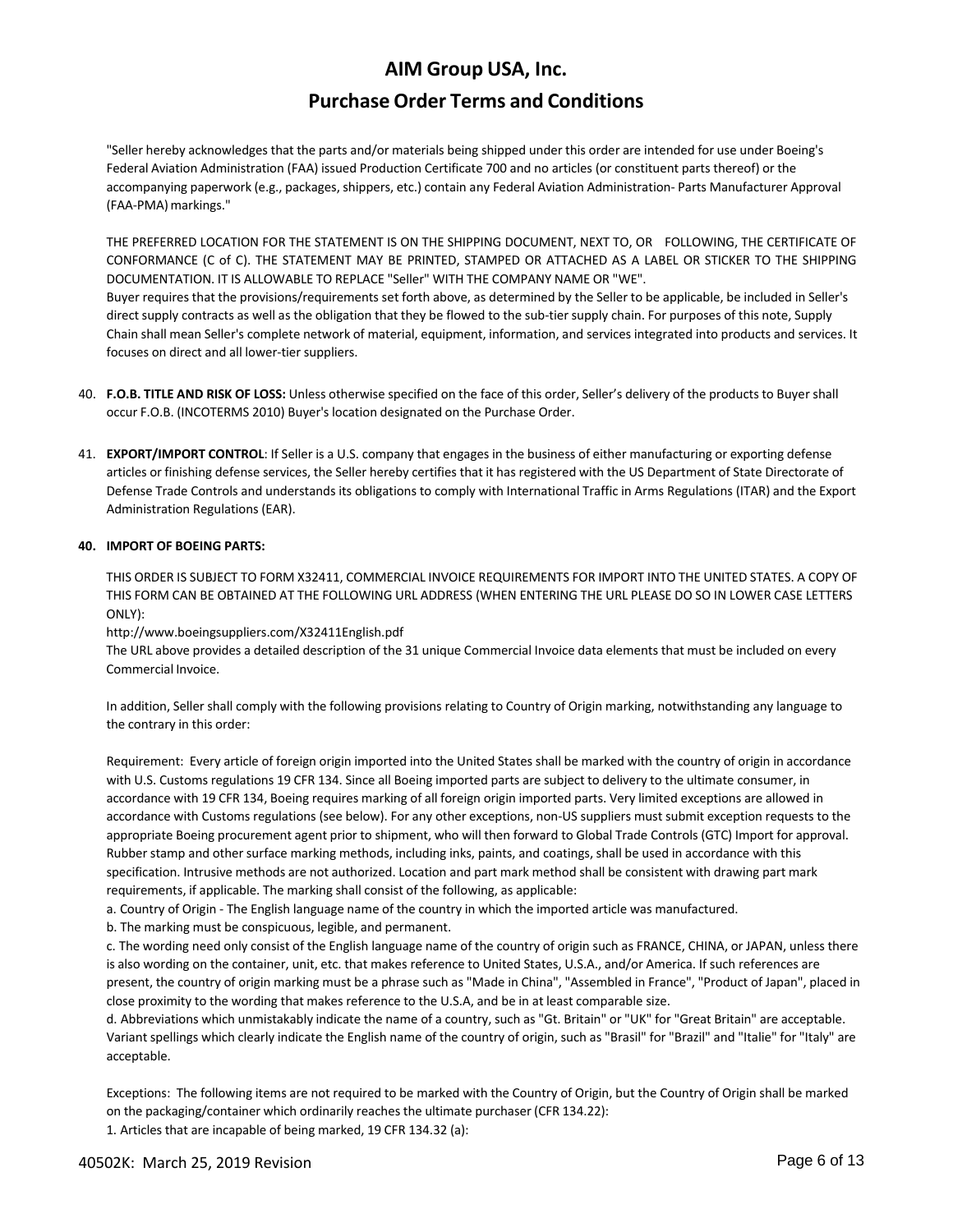- 2. Articles that cannot be marked without damage to the article, 19 CFR 134.32 (b)
- 3. Products of the United States, 19 CFR 134.32 (m)
- 4. Articles cited on the J‐list, 19 CFR 134.33

Boeing requires that the provisions/requirements set forth above be included in Sellers direct supply contracts as well as the obligation that they be flowed to the sub‐tier supply chain, when shipping to Boeing in the United States.

- 41. **BILLING:** A separate, itemized invoice shall be rendered in duplicate to the address shown on the face of the Purchase Order to the attention of the Accounts Payable Department. The invoice should contain the Purchase Order number, a description of Products supplies/services furnished, quantity, unit price(s) and total price. Buyer may set off any amount owed by Seller or any of its affiliated companies to Buyer against any amount owed by Buyer to Seller under this Purchase Order. All original invoices are to be mailed and not shipped with products. A valid purchase order number and pack slip number must appear on the invoices. Payment of any invoice may be delayed pending correction of any errors or omissions. Buyer shall pay all undisputed amounts within sixty (60) days of the date Buyer receives the invoice from Seller.
- 42. **CONFIDENTIAL OR PROPRIETARY INFORMATION AND PROPERTY: (a)** Seller shall keep confidential and otherwise protect from disclosure all information and property obtained any event upon the completion, termination or cancellation of this Order, Seller shall return all such information and property to Buyer or make such other disposition thereof as is directed by Buyer. Seller shall not sell or dispose of as scrap or otherwise any completed or partially completed or defective proprietary property before receiving written authorization from Buyer and before rendering such property unsuitable for use. In all lower tier subcontracts and purchase orders issued by Seller and involving subcontractor receipt of such information or property, Seller shall provide the Buyer the same rights and protections as contained in this clause; **(b)** This section is applicable only if noted on the Purchase Order: The seller shall not release to anyone outside the Seller's organization any unclassified information, regardless of medium (e.g., film, tape, document), pertaining to any part of this order or any program related to this order, unless: **(i)** The buyer has given prior written approval; or **(ii)** The information is otherwise in the public domain before the date of release. Requests for approval shall identify the specific information to be released, the medium to be used, and the purpose for the release. The Seller shall submit its request to the Buyer at least 50 days before the proposed date for release. The information covered by this Section shall include any information of third parties provided by Buyer to Seller. The Seller agrees to include a similar requirement in each subcontract under this order. Subcontractors shall submit requests for authorization to release through the Seller to the Buyer. (DFARS 252.204‐7000)
- 43. **LICENSE AND INTELLECTUAL PROPERTY WARRANTY:** Seller warrants that: **(a)** the Products are duly licensed products; **(b)** Seller has rights to sell the Products; and **(c)** neither the Products furnished hereunder nor use thereof will infringe any United States or foreign patent, trademark, trade secret, copyright or other proprietary or similar right. The foregoing warranty shall not apply to the Products to the extent such Products comply with specifications furnished to Seller by Buyer.
- 44. **INTELLECTUAL PROPERTY INDEMNITY:** Seller shall defend, at its own expense, any suit or claim that may be instituted against any Buyer Indemnified Party for alleged infringement of patents, copyrights, trademarks, trade secrets or other proprietary rights relating to the maintenance, sale or use of the Goods or Services, except for any such infringement resulting from Seller's compliance with detailed designs provided by Buyer, and Seller shall indemnify the Buyer Indemnified Parties for all costs and damages arising out of such alleged infringement. Buyer shall have the right, at no additional charge, to use and/or reproduce the Seller's applicable literature, such as operating and maintenance manuals, technical publications, prints, drawings, training manuals, and other similar supporting documentation and sales literature. Seller shall advise Buyer of any updated information relative to the foregoing literature and documentation with timely notifications in writing.
- 45. **SECURITY INTEREST AND LIEN WAIVERS:** To the extent that Buyer pays for the Products procured herein before delivery, Buyer takes a security interest in monies paid, their proceeds, Seller's inventory and Products identified to this order. Buyer reserves the right to file all necessary financing statements to perfect such security interests. Seller agrees to execute such further documents and instruments as may be reasonably necessary to carry out the purposes and intent of this Section. If Seller becomes subject to bankruptcy, receivership, insolvency, or institutes or has instituted against it a proceeding for any of the foregoing, or if Seller's assets are attached or assigned to creditors, and does not cure such failure within ten (10) days after notice from the Buyer, Buyer may (in addition to any other right or remedy provided by this order or by law) terminate all or any part of this order by written notice to Seller without liability and purchase substitute goods elsewhere, and Seller shall be liable to Buyer for any excess cost to Buyer. Seller shall continue performance of this order to the extent not terminated pursuant to this Section 45. If this order is terminated as provided in this Section 45, the Buyer, in addition to any other rights provided herein, may require the Seller to transfer title and delivery to the Buyer **(i)** any completed Goods, and **(ii)** such partially completed Goods and materials, parts, tools, dies, jigs, fixtures, plans, drawings, information, and contract rights as the Seller has specifically produced or specifically acquired for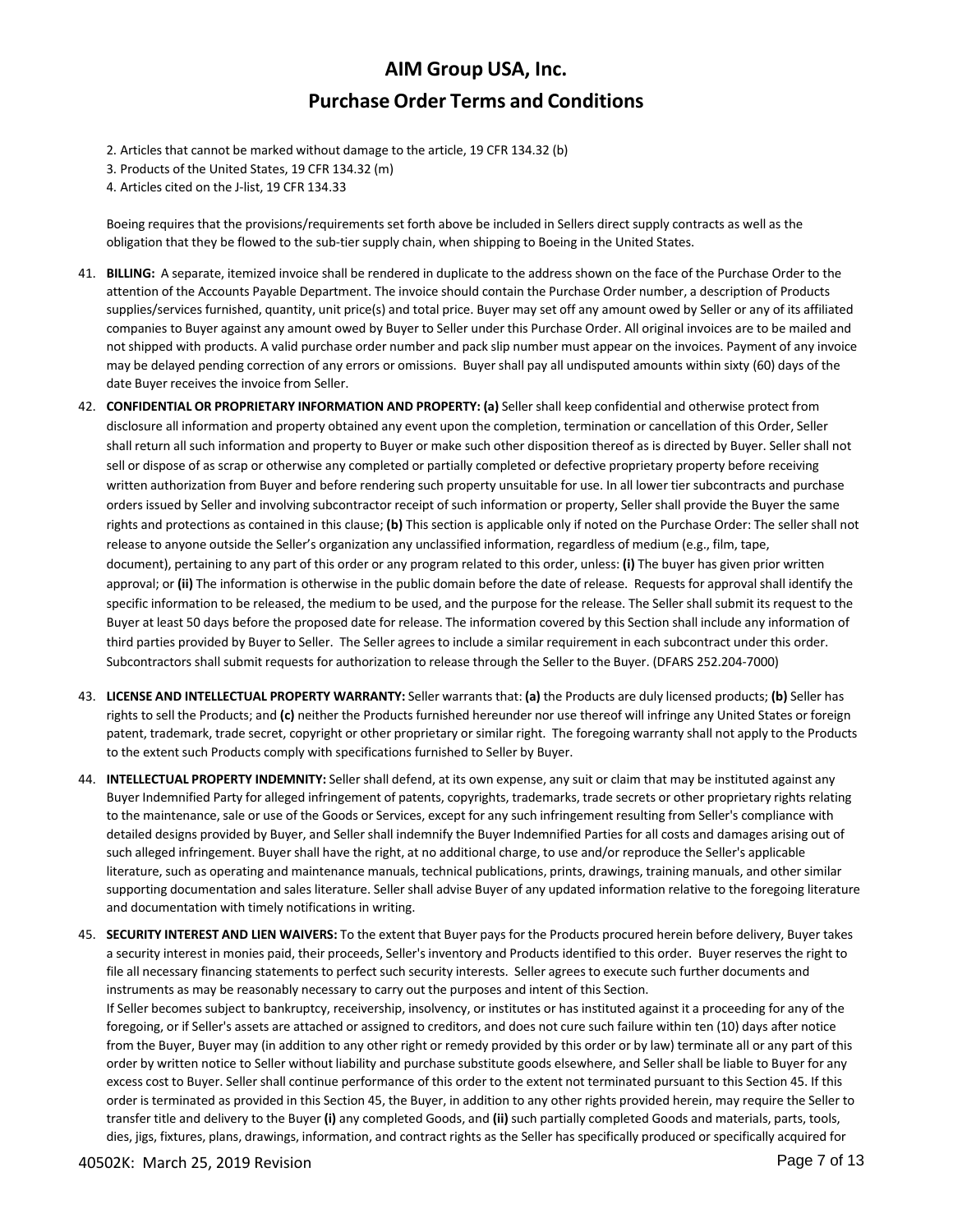the performance of this order.

#### 46. **COMPLIANCE WITH LAWS:**

- A. With the acceptance of this Purchase Order, Seller warrants that the Products to be furnished hereunder have been or will be produced in compliance with all applicable federal, state and local laws, regulations and ordinances of the United States or any other sovereign or state or municipal government which may now or hereafter govern performance under this Purchase Order including, without limitation, the manufacture, shipment and delivery of the Products purchased hereunder. Seller agrees to indemnify and hold the Buyer Indemnified Parties harmless against any loss or liability due to Seller's violation of or noncompliance with such laws.
- B. Seller's obligation shall include without limitation compliance with all applicable environmental laws and requirements.
- C. Without limiting the generality of the foregoing, Seller may be required to comply with the following regulations for doing business in the European Union:
	- a. "REACH", which is an acronym for "Registration, Evaluation, Authorization and Restriction of Chemicals", is the basic EU regulation applying to chemicals. REACH is based on the "no data, no market" principle. This means that companies manufacturing or importing chemical substances subject to the regulation may not place products on the EU market without first having registered with ECHA. For more information https://echa.europa.eu/regulations/reach/legislation.
	- b. The General Data Protection Regulation (GDPR) is broad in scope and applies to all companies who collect, process, and/or store the personal data of European citizens regardless of whether or not a company has a physical presence in Europe or directly provides goods or services to European customers. For more information: https://www.eugdpr.org/.
- When the Products or Services furnished under this Order are furnished in connection with a U.S. Government Prime Contract or Subcontract, the following Federal Acquisition (FAR) and Department of Defense FAR Supplement (DFARS) clauses identified below shall also apply to this Order, as required by terms of the prime contract, or by operation of law or regulation. Said FAR and DFARS clauses are incorporated into this Order by reference, with the same force and effect as if they were given in full text. The effective version of each FAR or DFARS clause shall be the same version as appears in Buyer's prime contract, or higher‐tier subcontract under which this Order is issued. In the event there is no such equivalent clause in Buyer's prime contract or higher‐ tier subcontract, the date shall be the regulatory date in effect as of the date of this Order. The applicability and interpretation of each clause are subject to any specific parenthetical statement following its title.
- E. In all FAR and DFAR clauses listed below, the terms "Government", "Contractor", and "Contracting Officer" shall be revised to suitably identify Buyer and Seller and affect the proper intent of the clause, except where further clarified or modified in the parenthetical that follows each clause. Notwithstanding the foregoing, nothing herein shall be construed to mean that Buyer may modify or limit any rights the United States Government may have as set forth in the FAR and DFARS clauses below. Nor shall anything herein be construed to provide Seller with rights that only the United States Government has the authority to grant or perform, such as in FAR 52.227-1 and FAR 52.227-2. All Seller contact with the prime contract or any higher-tier subcontractor relating to this Order shall be through or coordinated with Buyer.

#### **FAR Clauses**

52.203‐11 Certification and Disclosure Regarding Payments to Influence Certain Federal Transactions 52.203‐13 Contractor Code of Business Ethics and Conduct 52.203‐15 Whistleblower Protections Under the American Recovery And Reinvestment Act of 2009 52.209‐5 Certification Regarding Responsibility Matters 52-209-6 Protecting the Government's Interest When Subcontracting with Contractors Debarred, Suspended, or Proposed for Debarment. 52-211-15 Defense Priority and Allocation Requirements Rating for the RFQ \_ 52‐219‐8 Utilization of Small Business Concerns 52.222‐21 Prohibition of Segregated Facilities 52.222‐22 Previous Contracts and Compliance Reports 52.222‐25 Affirmative Action Compliance 52.222‐26 Equal Opportunity 52.222‐35 Equal Opportunity for Veterans 52.222‐36 Equal Opportunity for Workers with Disabilities 52.222-40 Notification of Employee Rights Under the National Labor Relations Act 52.222‐50 Combating Trafficking in Persons

52.223‐3 Hazardous Material Identification and Material Safety Data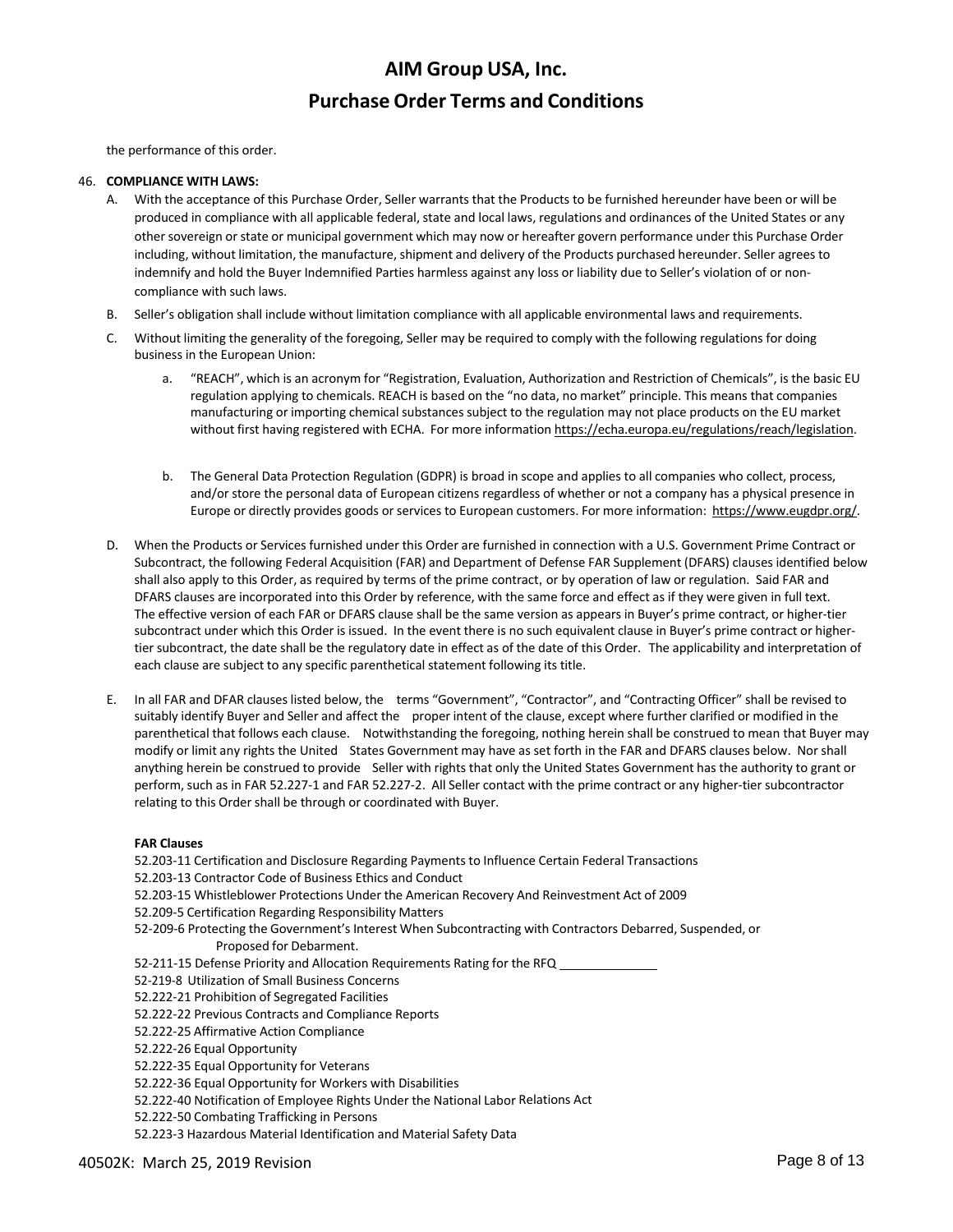## **Purchase Order Terms and Conditions**

52.223‐7 Notice of Radioactive Materials 52.225‐8 Duty‐Free Entry 52.223‐11 Ozone Depleting Substances 52.225‐13 Restriction on Certain Foreign Purchases 52.223‐18 Encouraging Contractor Policies to Ban Text Messaging While Driving 52.227‐1 Authorization and Consent 52.227‐2 Notice and Assistance Regarding Patent and Copyright Infringement 52.227‐10 Filing of Patent Applications‐Classified Subject Matter 52.227‐11 Patent Rights‐Ownership by the Contractor 52.227‐14 Rights in Data‐General 52.227‐19 Commercial Computer Software License 52.244‐6 Subcontracts for Commercial Items and Commercial Components 52.245‐1 Government Property This clause applies if Government property is acquired or furnished for contract performance **DoD FAR Supplement Clauses** 52.248‐1 Value Engineering (Applies if contract is for \$150,000 or more) 252.203‐7001 Prohibition on Persons Convicted of Fraud or Other Defense‐Contract Related Felonies (If contracts exceeds \$150,000) 252.203‐7002 Requirement to Inform Employees of Whistleblower Rights 252.204‐7000 Disclosure of Information 252.204‐7008 Requirements for Contracts Involving Export‐Controlled Items 252.204‐7012 Safeguarding of Unclassified Controlled Technical Information 252.209‐7010 Critical Safety Items 252.211‐7003 Item Unique Identification and Valuation 252.219‐7003 Small Business Subcontracting Plan (DoD contracts) 252.223‐7008, Prohibition of Hexavalent Chromium 252.225‐7007 Prohibition on Acquisition of United States Munitions List Items from Communist Chinese Military Companies 252.225‐7009 Restriction on Acquisition of Certain Articles Containing Specialty Metals 252.225‐7012 Preference for Certain Domestic Commodities 252.225‐7048 Export‐Controlled Items 252.227‐7013 Rights to Technical Data 252.227‐7015 Technical Data‐Commercial Items 252.227‐7038 Patent Rights‐Ownership By the Contractor (Large Business) 252.244-7000 Subcontracts for Commercial Items 252.246‐7007, Contractor Counterfeit Electronic Part Detection and Avoidance Systems 252.247‐7023 Transportation of Suppliers by Sea‐Basic 252.247‐7024 Notification of Transportation of Supplies by Sea **NAVAIR Clauses** 5252.204‐9504.1.1 Disclosure of Contract Information 5252.204‐9504.2 Notice Regarding the Dissemination of Export‐Controlled Technical Data

- 47. **APPLICABLE LAW**: The validity, performance, and construction of this order shall be governed by the laws of the State of Washington, except that Buyer and Seller expressly agree to exclude the United Nations Convention on the International Sale of Products, 1980, and any successors thereto.
- 48. **CODE OF CONDUCT:** Buyer is committed to conduct its business fairly, impartially, and in an ethical and proper manner. Buyer's expectation is that the Seller also will conduct its business fairly, impartially, and in an ethical and proper manner. Buyer's further expectation is that Seller will have (or will develop) and adhere to a code of ethical standards. If Seller has cause to believe that Buyer or any employee or agent of Buyer has behaved improperly or unethically under this order, Seller shall report such behavior to AIM Human Resources Department @ "rentonhr@aim‐aerospace.com". Although Buyer will not use the failure to report improper or unethical behavior as a basis for claiming breach of order by Seller, Seller is encouraged to exert reasonable effort to report such behavior when warranted. Seller shall promote awareness among its employees of the importance of practicing ethical behavior, while contributing to the production of conforming product. Seller shall promote awareness among its employees of their contribution to product safety by ensuring the product meets the design drawing, data and specification requirements.

Notwithstanding the foregoing, if Buyer determines that gratuities, in the form of entertainment, gifts or otherwise, were offered or given by Seller or any agent or representative of Seller to any agent or representative of Buyer with a view towards favorable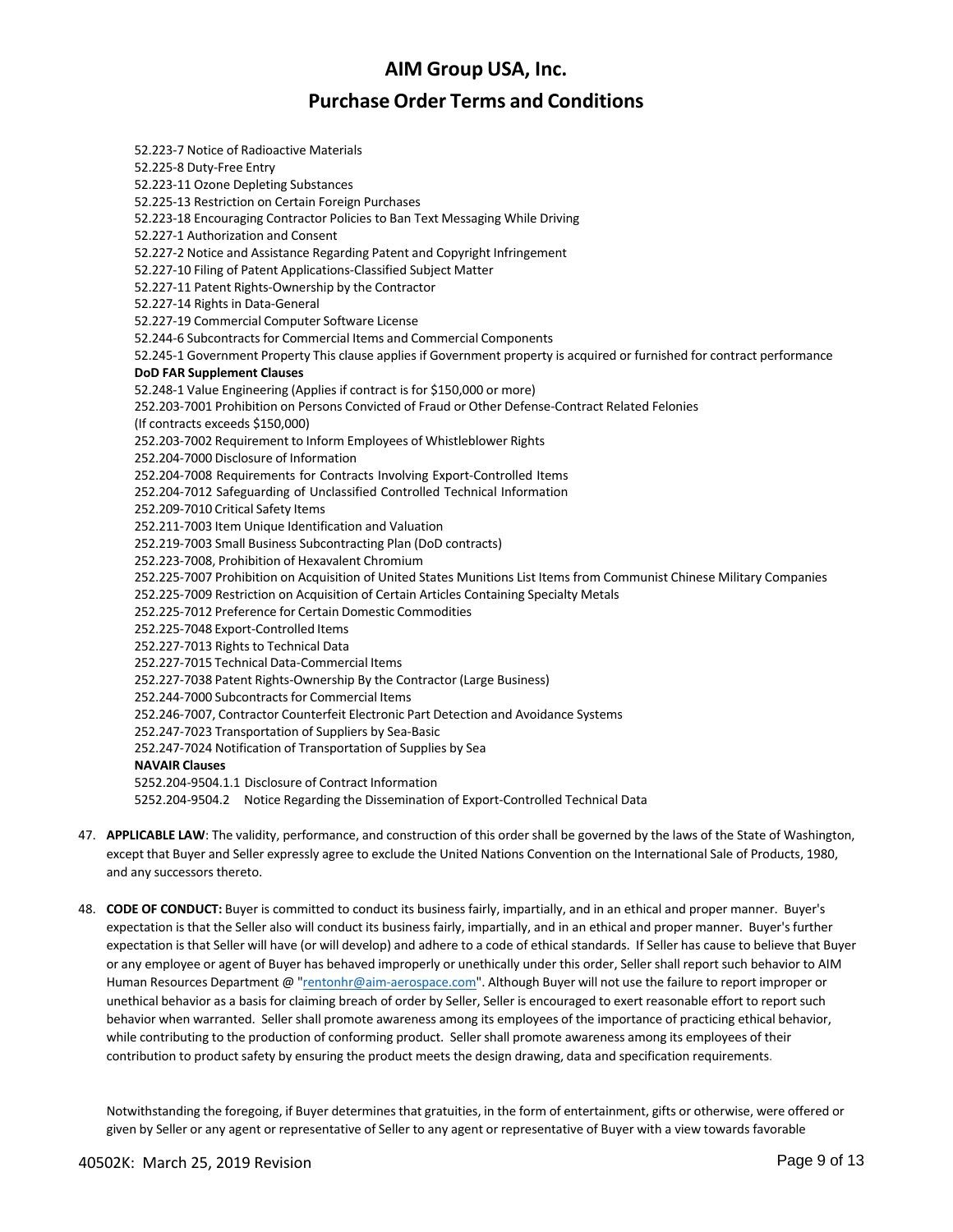## **Purchase Order Terms and Conditions**

treatment relating to bidding, awarding, securing or amending this Order or any other transaction between Buyer and Seller, then Buyer may terminate this Order without liability. In addition, Buyer is entitled to any other rights and remedies available at law.

- 49. **ASSIGNMENT:** This Purchase Order binds and inures to the benefit of Buyer, its successors and assigns and Buyer's customers for the Products. Seller may not assign any right or interest in this Purchase Order nor delegate the performance of any of its obligations without Buyer's prior written consent.
- 50. **EXCUSABLE DELAY:** Seller shall be excused for delay or failure to accept delivery hereunder if such delay or failure results from an unforeseeable cause beyond Seller's reasonable control and without the fault or negligence of Seller, including without limitation, Government embargoes, blockades, seizure or freeze of assets, delays or refusals to grant an export license or the suspension or revocation thereof, or other acts of the Government, fires, floods, severe weather conditions, or any other acts of God, quarantines, labor strikes or lockouts, riots, strife, insurrection, civil disobedience, war, or industry-wide material shortages (an "Excusable Delay"). Buyer shall promptly notify the Seller in writing of any such delay or failure and the cause thereof. If Seller's performance is delayed as a result of an Excusable Delay for more than 20 days, Buyer may terminate this order.
- 51. **NOTICE OF LABOR DISPUTES:** Whenever an actual or potential labor dispute delays, or threatens to delay the timely performance of this order, Seller shall immediately notify Buyer in writing of all relevant information with respect to such dispute.
- 52. **AUTHORIZED AGENT:** All Buyer's contractual directions (including, but not limited to, pricing, delivery, and configuration changes) shall be authorized in writing by Purchasing Agent only.

#### 53. **CHANGES:**

A. Buyer may at any time, by written change order, suspend performance of this order, in whole or in part, make changes in the quantities, drawings, designs, specifications, method of shipment or packaging, or time or place of delivery of the goods, reschedule the services, or require additional or diminished services.

B. Buyer may also make changes to the terms and conditions of this order required to meet Buyer's obligations under its customer prime contracts or subcontracts, and to remain complaint with public laws and regulations. Except for the rights granted the Buyer under this article, a change pursuant to this article shall not give rise to nor authorize any other modification of or amendment to the terms and conditions of this order.

C. If any such change causes an increase or a decrease in the cost or time required to perform under this order, Buyer and Seller shall negotiate an equitable adjustment in the price or schedule or both to reflect the increase or decrease. Unless otherwise agreed in writing, Seller must assert any claim for adjustment to Buyer's Authorized Procurement Representative in writing within thirty (30) days from the date of receipt by Seller of the change order. Buyer may at its sole discretion consider claims which fail to comply with this submittal requirement as unconditionally waived. If Sellers claim proposal includes the cost of property made obsolete or excess by the change, Buyer may direct the disposition of such property. Seller has the burden to support the amount of any claim for equitable adjustment. Buyer shall have the right to verify the amount of Sellers claim by audit of all records relating to the change claim. Failure of the parties to agree upon any adjustment shall not excuse Seller from performing in accordance with the Buyer's direction.

#### 54. **TERMINATION:**

#### **Termination for Convenience:**

Buyer may terminate, for its convenience, all or any part of this order at any time by written notice to Seller. In the event of such termination, Seller shall immediately stop all work hereunder and shall immediately cause any and all of its suppliers and subcontractors to stop work. Subject to the terms of the Contract, within thirty (30) days after the effective date of the termination, Seller may submit to Buyer a claim reflecting the percentage of the work performed prior to the effective date of termination, plus reasonable charges that Seller can demonstrate to the satisfaction of Buyer using its standard record keeping systems demonstrate have resulted from the termination. Seller will not be paid for any work performed or costs incurred which reasonably could have been avoided. Further, Seller shall not be paid, and in no event shall Buyer be obligated to pay, lost or anticipated profits or unabsorbed indirect costs or overhead. In no event shall Buyer be obligated to pay Seller any amount in excess of the Contract price. The provisions of this article shall not limit or affect the right of the Buyer to cancel this Contract for default. Seller shall continue all work not terminated.

**Termination for Default:**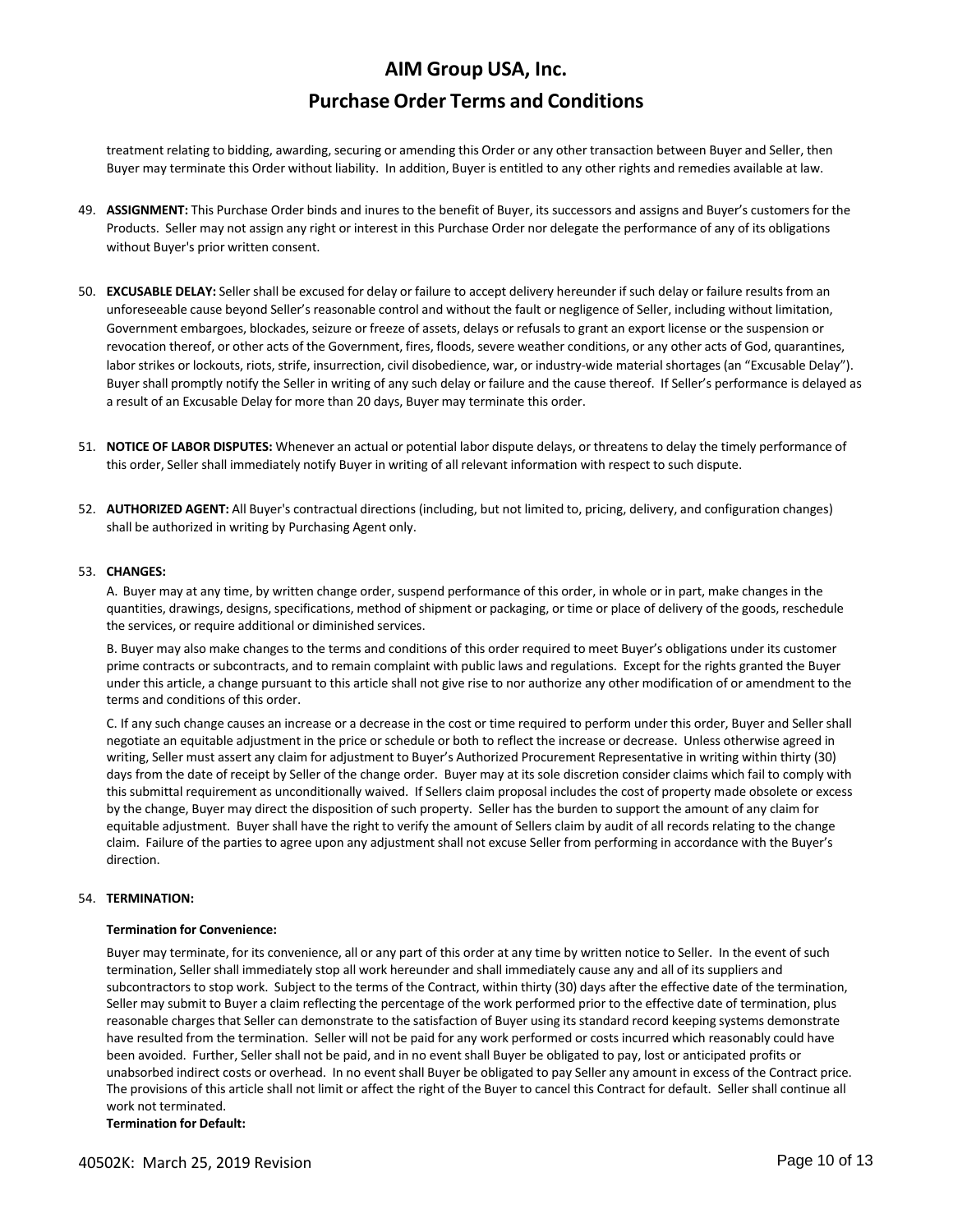## **Purchase Order Terms and Conditions**

Buyer may by written notice to Seller, cancel all or part of this Contract: (a) if Seller fails to deliver the Goods within the time specified by this Contract or any written extension; (b) if Seller fails to perform any other provision of this Contract or fails to make progress, so as to endanger performance of this Contract. In either case, within ten (10) days after receipt of notice from Buyer, Seller must either cure the failure or provide a detailed plan to cure the failure for any circumstance that cannot be reasonably cured within ten (10) days. Any such plan must be acceptable to Buyer's Authorized Purchasing Representative. Seller shall continue all work not cancelled. Buyer shall pay the contract price for completed goods accepted. Buyer may withhold from any amount due under this Contract any sum determined to be necessary to protect Buyer from loss associated with liens or claims driven by the default. Any goods or materials accepted by the Buyer for protection or preservation of property shall be at a price in accordance with the "Termination for Convenience" article of this Contract for which Seller will not be entitled to profit.

### 55. **ADEQUATE ASSURANCE OF PERFORMANCE:**

If at any time Buyer has reasonable grounds for insecurity, or doubt that Seller's continuing performance will be full, and timely in accordance with the terms of the order, Buyer may request, by written notice to Seller, adequate assurances in writing that Seller is able and willing to perform all of its respective obligations under the order. Seller shall provide with its assurances of performance any information, reports, or other materials prepared by Seller as Buyer may reasonably request. Upon Buyer's request and as soon as practicable, Seller shall make available employees, including members of Seller's senior management, to meet with Buyer to discuss those assurances of performance. If seller does not provide adequate written assurances within fifteen (15) calendar days after Buyer's written notice and request, Buyer may, at its option, treat the Order as breached by Seller.

### 56. **WARRANTY:**

- a. Seller warrants that goods furnished under this order shall conform to all specifications and requirements of this order and shall be free from defects in materials and workmanship. In the event the goods are not manufactured to detailed designs and specifications furnished by the Buyer, the goods shall nonetheless be free from design and specification defects. The goods shall not infringe any patent, copyright, trademark or other proprietary right or trade secret of any third party. The goods shall also be free from liens or encumbrances.
- b. This warranty shall begin upon Buyer's final acceptance of the goods and shall survive inspection, test and payment for the goods. The warranty shall extend for a period of (18) eighteen months or such other period as set forth elsewhere in this order, and Buyer shall give Seller notice after discovery of a defect or nonconformance in the goods. The warranty shall run to Buyer and its successors, assigns and customers.
- c. In the event of any defect or nonconformance in the goods, Buyer may at its option and at Sellers expense (1) require prompt correction or replacement of the goods or (2) return the goods for credit or refund. Seller shall bear all expenses associated with the defect or nonconformance in the event the goods are returned to the Seller. Goods required to be corrected or replaced by the Seller shall be subject to the same requirements as goods originally purchased under this order.
- d. In the event the parties disagree about the existence of a breach of this warranty, Seller shall promptly comply with the Buyers direction to (1) repair, rework or replace the Goods or (2) furnish any materials or parts required to successfully correct the defect or non‐conformance. If the parties later determine that Seller did not breach this warranty, the parties shall equitably adjust the contract price.
- 57. **DISPUTES/JURISDICTION & VENUE:** Buyer and Seller shall use their best reasonable efforts to resolve any and all disputes, controversies, claims, or differences between Buyer and Seller, arising out of or relating in any way to this Contract or its performance, including, but not limited to, any questions regarding the existence, validity or termination hereof ("Disputes"), through negotiation. Only upon failure by Buyer and Seller to resolve the Dispute through such negotiation may either Party institute legal action. Any dispute arising under this order which is not disposed of by agreement of the parties shall be decided by a court proceeding. The jurisdiction and venue of any dispute shall be submitted to the King County Superior Court, State of Washington and each party submits to the jurisdiction of that court for such purpose. Any removal to Federal Court shall be to the Western District, Seattle, Washington. Pending settlement of final decision of any such dispute, Seller shall proceed diligently with the performance of this order in accordance with Buyer's direction.
- 58. **LIMITATION OF LIABILITY:** Buyer's liability to Seller hereunder shall not, under any circumstances, be greater than the total dollar amount of the purchase order indicated herein.
- 59. **WAIVER AND REMEDIES:** The failure of Buyer to insist upon the performance of any provision of this order, or to exercise any right or privilege granted to the Buyer under this order, shall not be construed as waiving such provision or any other provision of this order, and the same shall continue in full force and effect. If any provision of this order is found to be illegal or otherwise unenforceable by